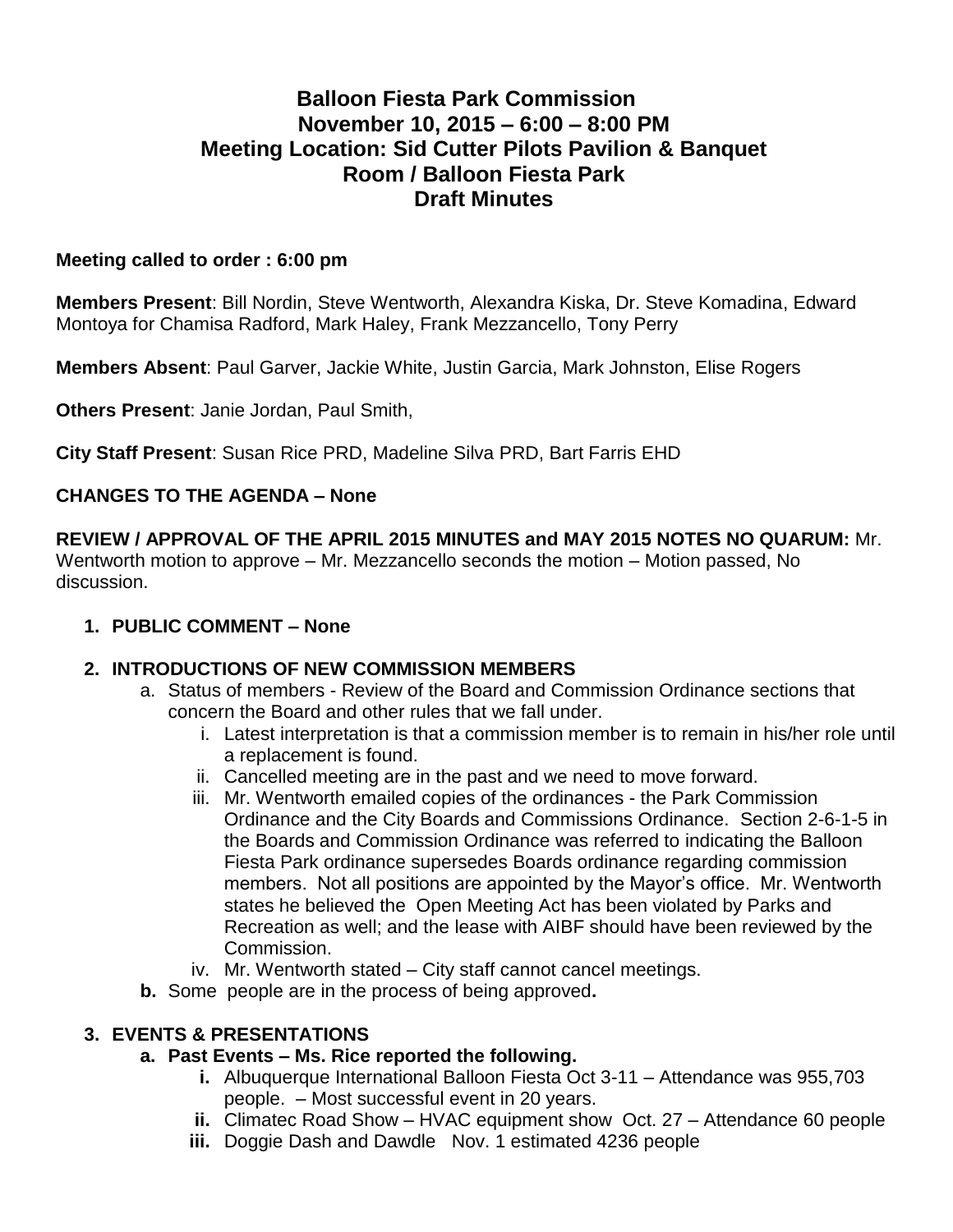- **iv.** ABQ United Fall Soccer Classic Nov. 7-8 estimate 2800 This event took place at the same time as the Bacon Fest.
- **v.** Bacon Fest. Nov. 7 –Attendance 6085 people Increase over the attendance numbers when it was held at the Balloon Museum. The parking was good but not organized. Overall the event was successful.
- **vi.** Rebel Run for UNM Hospital Nov. 8 estimated 180 people
- **vii.** Mr. Nordin asked if there were any past events over the summer that had issues that Ms. Rice would like to bring up. – Ms. Rice did have an issue with Life in Color Concert in July – Event started set up at midnight – The morning of the event semi-truck and front loaders were parked on D6 – Damage to the grass that a private contractor had to come in and fix. The whole process of repair took weeks to complete. – Lesson was that no set ups without staff present. Princess and Pirates - Water events need to have tarps set up for people walking on the wet grass. Mr. Nordin inquired about the slide the city cancellation – ABCWUA would not sell them water. The City of Albuquerque was not the delay. The irrigation system for the park is reclaimed water however all other water sources in the park are City water and able to be used. – Mr. Wentworth stated that research should be done and possible signs posted about the different water types. He pointed out that other jurisdictions use purple colored non-potable water spigots and irrigation supply heads. He thought this was an environmental health requirement to protect the public.
- **viii.** Freedom  $4<sup>th</sup>$  status The event went well; the music level and fireworks were over the sound levels but were quickly lowered. Parking is always an issue. Mr. Wentworth indicated there were complaints about sound and traffic expressed by some neighbors.
	- **ix.** Celtic Festival Financial problems The City of Albuquerque lowered some fees to assist the event. – Weather was an issue on the first day but the second day was successful.
	- **x.** Wine Festival Successful event There were a couple of minor injuries that accident reports were completed.
	- **xi.** Sid Cutter Event BMX Awards event and a memorial event for a balloonist have been held in the facility. Both were small and very successful with no issues.

### **b. Future Events – Ms. Rice reports the following.**

- **i.** Stop the Violence 5K Nov 15 estimated 200 people New event They did a tour of the course.
- **ii.** USATF Regional X Country meet estimated 3000 people 5 races and leads to the national cross country meet. This is the second year they use the park.
- **iii.** Jingle Bell 5k Small event. About 200 people.

### **c. Events for Discussion – Ms. Rice reports the following**

**i.** No events at this time that are outside precedents that have been set

## **4. REPORTS / UPDATES**

- **a. Department of Municipal Development - No staff present to report.**
- **b. Albuquerque International Balloon Fiesta Mr. Smith reported the following**
	- i. 2015 Balloon Fiesta was one of the best events in 20 years.
	- ii. Weather was expected to be an issue but only stopped 2 events and delayed a few events.
	- iii. Field improvements 2015 New pergolas installed at Gate 12 and 4. New wall was installed for Music Fiesta at the north end of the field. Sealing and asphalt sealing was done.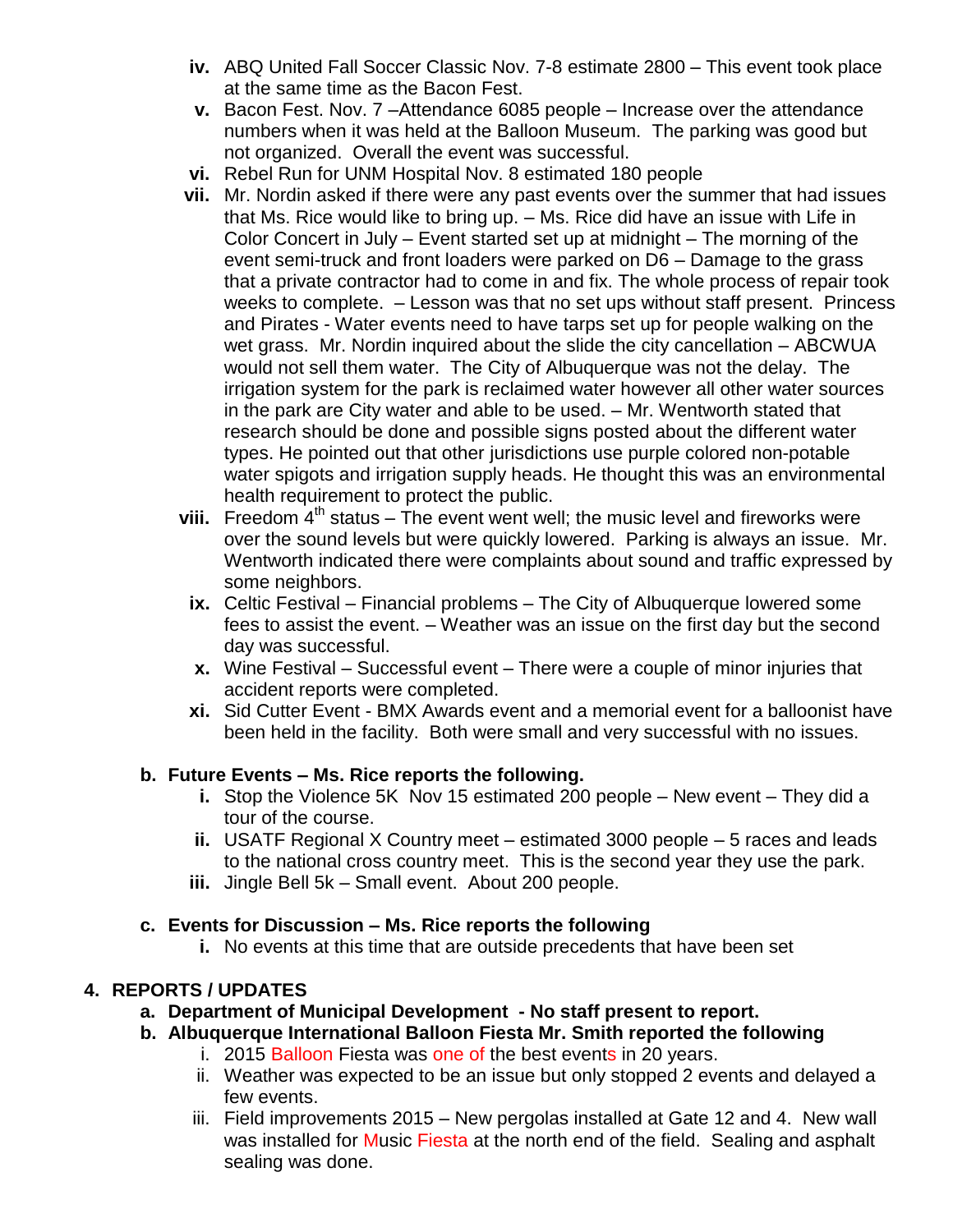- iv. Parking issues for next year NM mutual owns 5 acres at the North East corner of San Mateo and Balloon Fiesta Parkway - Construction on a new building to start this winter. MCT Industries owns 20 acres at the South East corner of the same intersection and we might not be permitted to use it for parking in 2016 when combined with the NM Mutual property there's a potential that 2,000-3,000 parking spaces will be lost for next year. This is about 25% of the available parking.
- v. Discussions regarding moving the Tramway on ramp AIBF has been informed that Federal Highway Administration (FHWA) will not agree to move it unless it is a permanent movement Sid Cutter Pilot's Pavilion – The A/C did not work well in the afternoons. Compliments on the bathrooms. Ms. Rice responded that the air conditioning has been fixed. As a group we need to learn how to use the facility.
- vi. Sid Cutter Pilot's Pavilion The A/C did not work well in the afternoons. Compliments on the bathrooms. Ms. Rice responded that the air conditioning has been fixed. As a group we need to learn how to use the facility.
- **c. Anderson Abruzzo Albuquerque International Balloon Museum – No representative available to report.** 
	- **i.** Past Events
	- **ii.** Future events

# **d. Environmental Health Department – Bart Farris representing Paul Olson.**

- i. LA land fill went well No issues. Gas extraction system improvements are being planned.
- ii. Presidents Lot will undergo some testing soon.
- iii. Mr. Nordin inquired update on the road Mr. Farris reports no updates are available.

## **e. Parks & Recreation – Ms. Kiska reported the following.**

- **i.** Verizon Project Status of project and lighting fixture status Entire project on hold. There is a legal battle between the lawyers regarding details of the project. Verizon in Arizona is next to respond.
	- **1.** Mr. Wentworth follows up with the status that the light fixtures on the top of the poles should be checked for possible replacement when the poles are replaced. He stated that this had been stated many times during past meetings and P&R staff has ignored the requests about checking into the replacement of the lighting fixtures on the poles.
- **ii.** Income since last meeting FYTD / Since May
	- **1.** BFP: \$36,842.00 / \$19,328.00
	- **2.** EC: \$35,050.00 / \$17,500.00
	- **3.** SCPP: \$31,500 / \$31,500
	- **4.** Susan reaches out to the community to advertise the event center and is trying to get rentals during the week. Weekends are booked year round.
- **iii.** Signage and way finding Was there anything new for this year's Balloon Fiesta
	- 1. "Welcome to Balloon Fiesta Park" sign installed Back side of the north restrooms by gate 1.
	- 2. All tanks have been repainted Now the City of Albuquerque, Parks and Recreation, and Balloon Fiesta all have the logos on the tanks.
	- 3. Sign at the top of the hill now included Sid Cutter Pilot's Pavilion.
	- 4. Banners Have been received but were not installed before Fiesta's. Install date is Thursday November 12.
	- **5.** New Gate numbers will be added to all entry gates to the park now that 2015 AIBF is complete – Map was sent out to the Commission. Install date will be before the spring time.